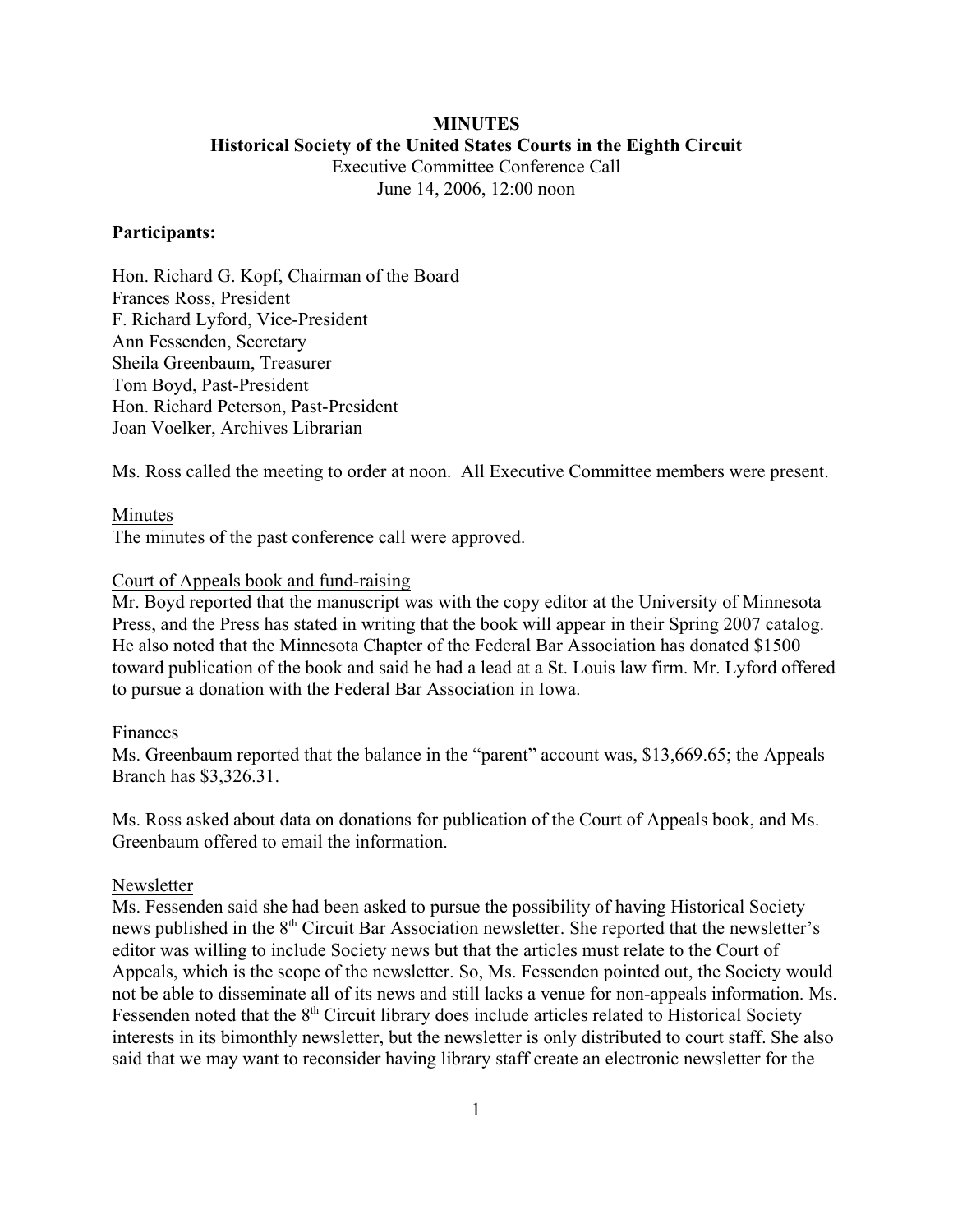Historical Society, but unfortunately, the staff's time is very restricted at present.

# Next Full Judicial Conference/Publicity

Ms. Fessenden mentioned that the next full Judicial Conference would be in 2008 and asked the committee if they wished to pursue means of publicity beyond conference events. It was decided that Ms. Fessenden would inform the committee when planning begins for the 2008 conference.

# AASLH/Court History Group

Ms. Voelker conveyed that the 2006 meeting of the Court History Group will be held Sept. 14- 15 in Phoenix in conjunction with the American Association of State and Local History's (AASLH) meeting, which is Sept. 13-16. She noted that in the past, the Court History Group met Thursday evening through Saturday, but this year the meeting has been reduced to two days. On Thursday evening, a reception will be held, and on Friday, there will be a morning program as part of the AASLH program called, "Visualizing Court History - Documentaries and Legal History," a Court History luncheon, and a court history group discussion on three topics in the afternoon. Bruce Ragsdale of the Federal Judicial History Office will send out a detailed agenda in July, and in the meantime, AASLH will be sending out program and registration materials.

## Judicial Education Center

Ms. Fessenden shared information on the Judicial Education Center located on the main floor of the Thomas F. Eagleton U.S. Courthouse in St. Louis. She reported that while the center's structure is now complete and doors opened to the public in May, the content is still in the planning process. Ms. Fessenden said that the history of the  $8<sup>th</sup>$  Circuit will be covered in some way, but it will not be the focus of the center. Instead, the focus will be on how the courts work. While the permanent content is being developed, traveling exhibits will be on display in the center. The first and current display is on the theme of the role of the U.S. district courts in immigration, naturalization, and deportation proceedings.

# Judge Theodore McMillian Permanent Display

Ms. Fessenden told the committee that the  $27<sup>th</sup>$  floor of the Eagleton Courthouse, the location of the Blackmun Rotunda, now has a permanent display honoring the life and contributions of Judge Theodore McMillian in the west hall off of the Rotunda. She asked Joan Voelker to describe the exhibit as Ms. Voelker worked with the Circuit Executive's Office and Creative Art Gallery & Framing to create the display.

Ms. Voelker said that the north side of the exhibit features Judge McMillian's portrait and federal commission and a biographical summary, plus a glass case enclosing Judge McMillian's robe with the gold stripes on the sleeves, a stole from an African-American judges' conference, Judge McMillian's ABA Spirit of Excellence Award, and a buffalo soldier bust the Judge kept on his desk in memory of his World War II service in that famous Army unit.

She also said the south side of the display includes framed photos spanning the years of childhood to federal judgeship, awards the Judge received, and a list of Judge McMillian's achievements as the first African American in various capacities.